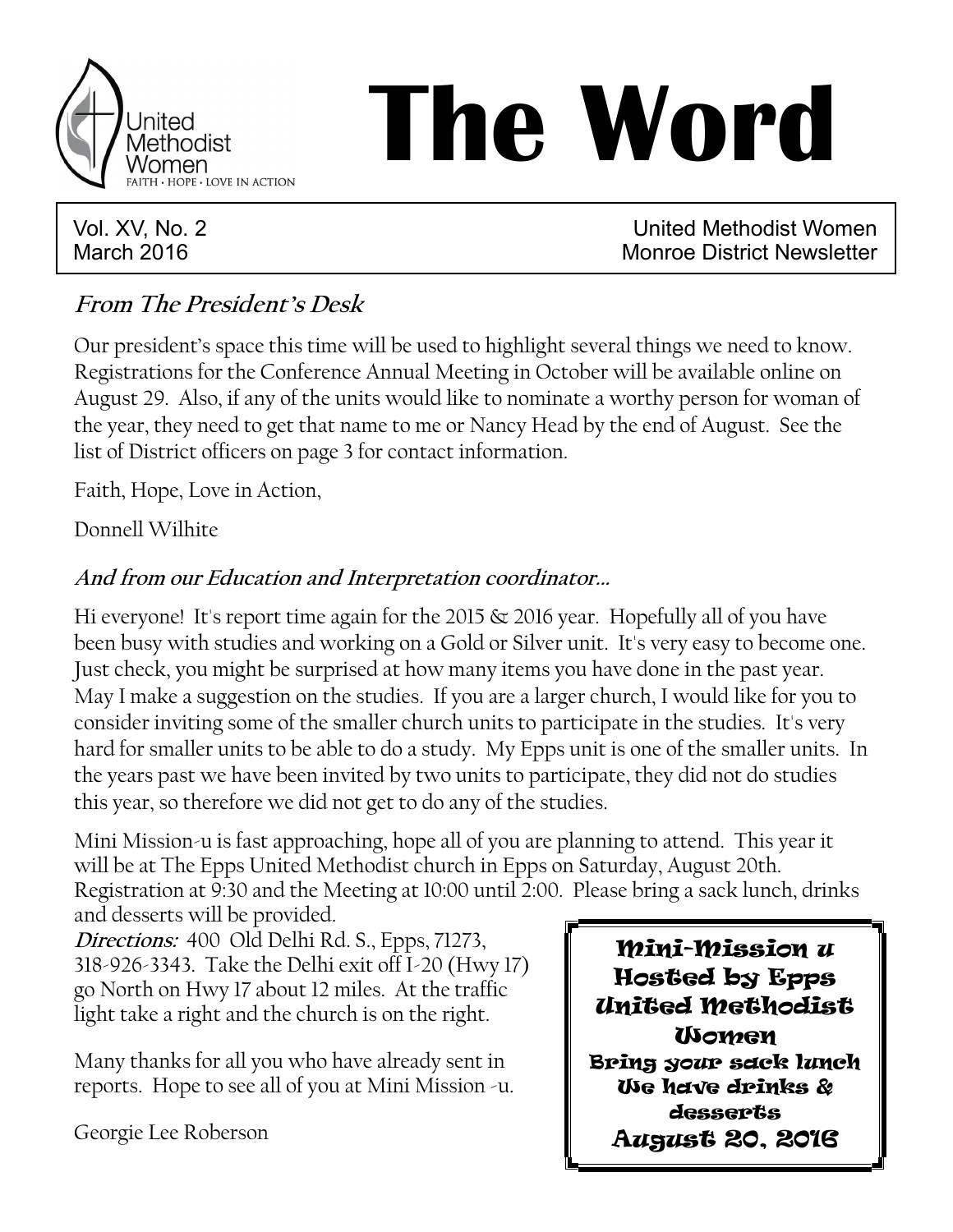# In and Around the District

**Winnfield United Methodist Women** report on fellowship with Wesley Foundation and Autumn Leaves Nursing Home. The first picture is of the lunch at the Wesley Foundation at Northwestern State University in Natchitoches, LA on April 5, 2016. We served a lunch of spaghetti and meatballs, salad and chocolate cake to approximately 70 students. These students are always so very appreciative and we love to provide this meal for them. UMW members pictured with several students are Jan Beville, Pat Kent, Sheila Price and President, Sue Adams.

The second picture shows UMW members, Sheila Price, Jan Beville, Missy Smith, President, Sue Adams, and Billie Ann Bates with one of the residents of Autumn Leaves Nursing Home at the monthly birthday party held on April 15, 2016. (We alternate serving with First Baptist Church). Every other month, we serve diabetic friendly deserts to the residents, with the nursing home providing, ice cream, chips and dips and drinks. The residents love to join us singing Happy Birthday to those celebrating birthdays and we also sing a selection of hymns with them. Reported by Sheila Price.



**Memorial United Methodist Women in Bastrop** have started a new project called "Birthday in a Box." The women prepare boxes with items for parents to give a birthday party for their child. The boxes are distributed through Wellspring. Often in poor families children have never had a birthday party. This material helps parents give their child a happy experience. (This is good for parents too.) Wellspring loved the idea and welcomed it gladly. Below is their list of items suggested for preparing the boxes. The list can be adjusted as desired. Items can be purchased at places like Dollar Tree.

Items should be placed in a box or large bag. Item for the box are:

Cake Mix & Aluminum pan, Can of Cake icing, Sprinkles for decorations, Candles, Plates, Napkins, Plastic Ware, Plastic table cloth, Package of balloons, Birthday banner or streamers, and a party game such as "Pin the tail on the donkey."

Parents may pick up a box at Wellspring and use the items to plan the Birthday Party.

Reported by Kay Arthur.

Monroe District United Methodist Women Page 2

「ななななななななななななななななななななななななななななななななななな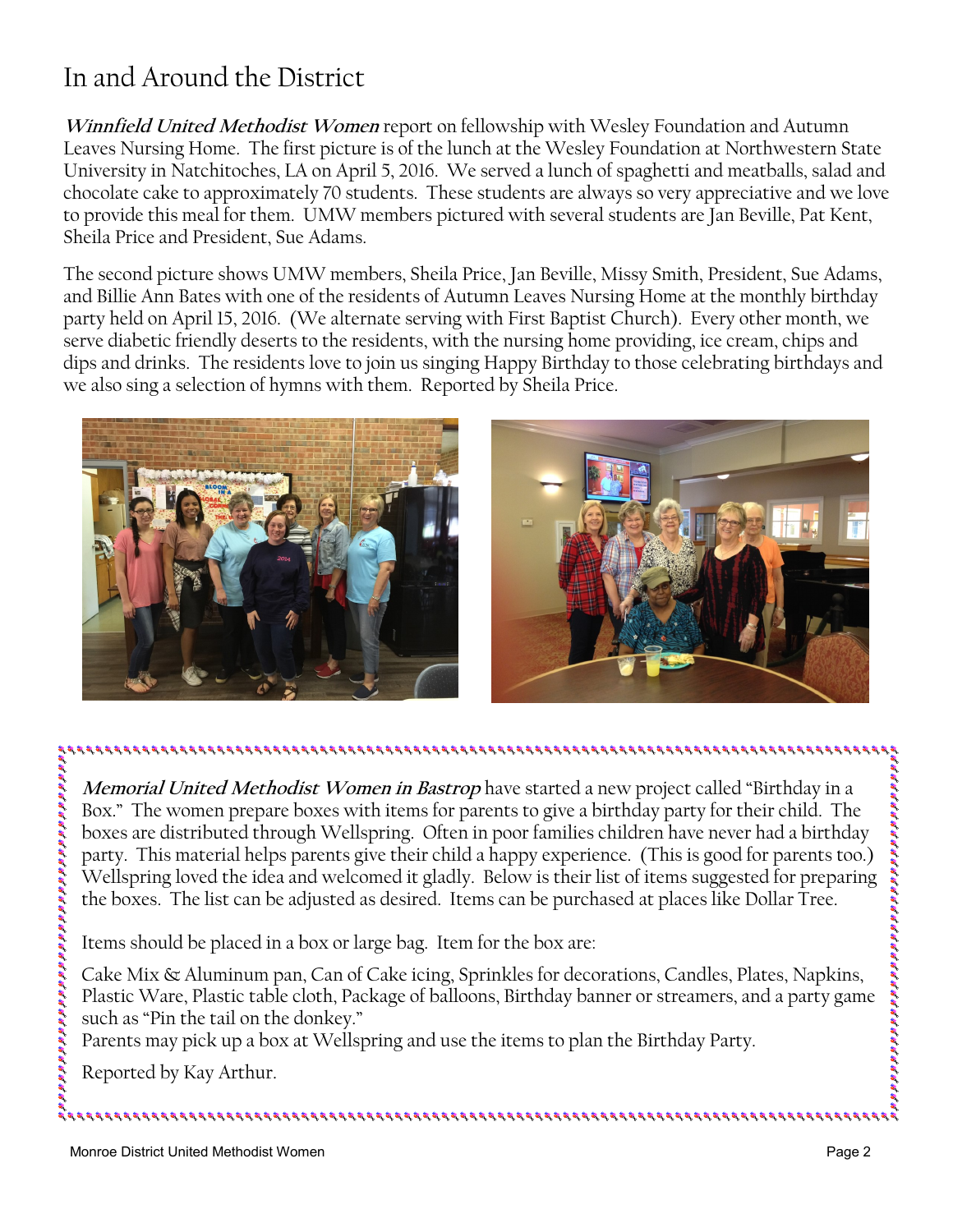### Your District Officers for this year are:

**President** — Donnell Wilhite

Donnell wilhite@yahoo.com [First UMC, WM]

**Vice President** — Mary Robinson

mrobinson14@comcast.net [McGuire UMC, WM]

**Secretary** — Clara Toombs

cetooms@myway.com [First UMC, Monroe]

**Treasurer** — Nancy Wallace

wt52698@bellsouth.net [St. Paul's UMC, Monroe]

#### MISSION COORDINATORS

**Spiritual Growth** — Kathy Wells

kwells1@bellsouth.net [St. Paul's UMC, Monroe]

**Social Action** — Janette Taunton

jbrtaunton@bellsouth.net [Farmerville UMC]

**Education & Interpretation —** Georgie Lee Roberson

roberson2124@bellsouth.net [Epps UMC]

**Membership, Nurture & Outreach** — Nancy Head

njhead@comcast.net [McGuire UMC, WM]

**Sec. Program Resources** — Ivy Strozier 3

ivystroz@aol.com [Nolley UMC, Jena]

**Editor District Newsletter** — Marcia McNeill

mamcn@suddenlink.net [Trinity UMC, Ruston]

**Chair, Committee on Nominations** — Martha Shell

mshell049@netscape.com [McGuire UMC, WM]

#### **Committee on Nominations:**

TBA

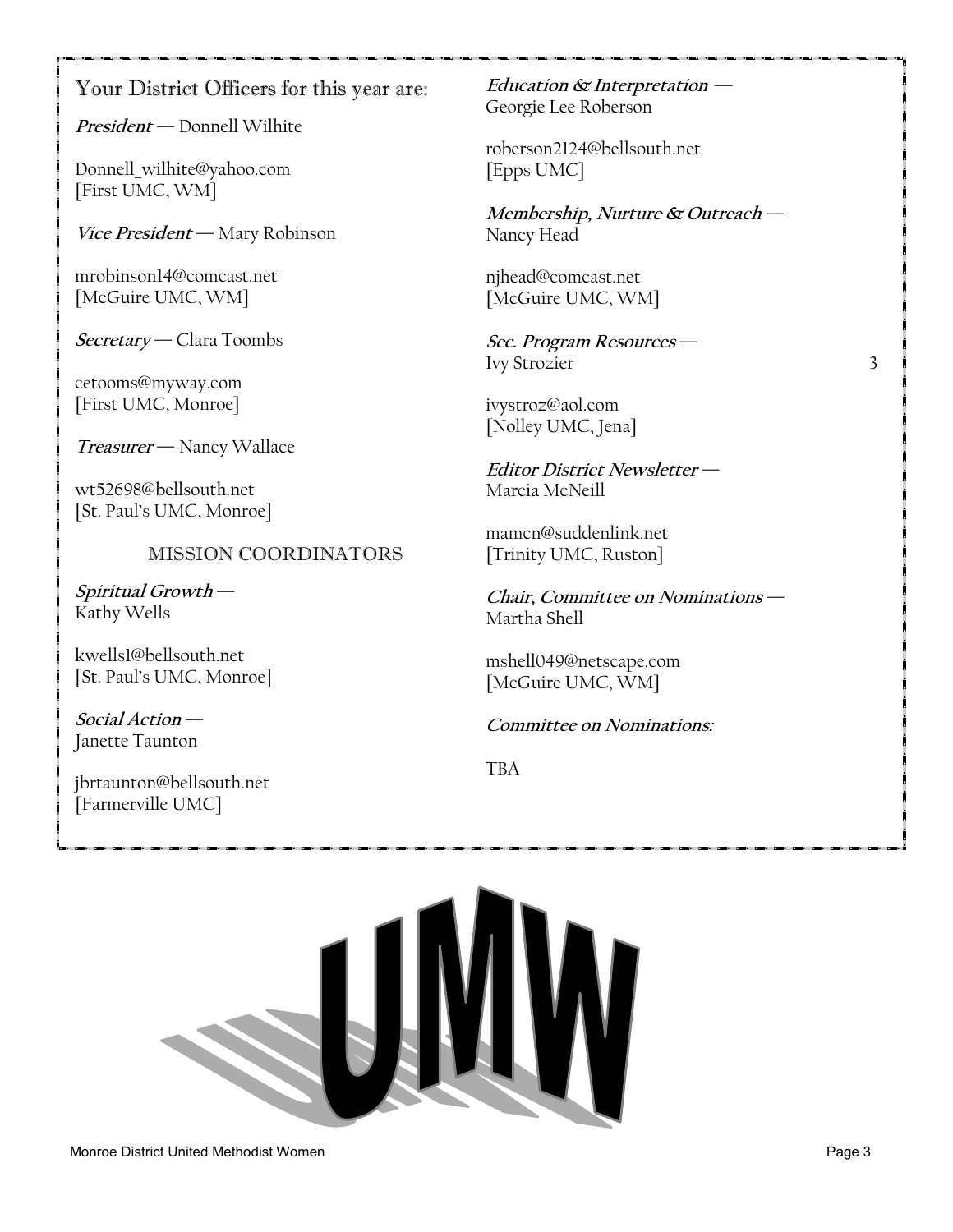## Monroe District

To all United Methodist Women's Units

We need to bring our files containing district information up to date. Please provide us with your 2016-2017 unit officer's information to assist us in getting the district newsletter as well as other important district information to the proper persons. Please let us know if you have members who need to be removed from the list also. Thanks,

|                       | Marcia McNeill, Editor<br>Monroe District UMW Newsletter                                                             | 2701 Belcara Dr.<br>Ruston, LA 71270<br>mamcn@suddenlink.net |
|-----------------------|----------------------------------------------------------------------------------------------------------------------|--------------------------------------------------------------|
|                       |                                                                                                                      | CITY                                                         |
| PRESIDENT             |                                                                                                                      | <b>TREASURER</b>                                             |
|                       | Name:                                                                                                                |                                                              |
|                       |                                                                                                                      |                                                              |
|                       |                                                                                                                      |                                                              |
|                       |                                                                                                                      | Phone:                                                       |
|                       |                                                                                                                      |                                                              |
| <b>VICE PRESIDENT</b> |                                                                                                                      | OTHER OFFICERS (TITLE) __________                            |
|                       |                                                                                                                      |                                                              |
|                       |                                                                                                                      |                                                              |
|                       |                                                                                                                      |                                                              |
|                       | Phone:                                                                                                               | Phone:                                                       |
|                       | Email: <u>Alexander and Alexander and Alexander and Alexander and Alexander and Alexander and Alexander and Alex</u> |                                                              |
| <b>SECRETARY</b>      |                                                                                                                      | OTHER OFFICERS (TITLE) __________                            |
|                       | Name:                                                                                                                | Name:                                                        |
|                       |                                                                                                                      |                                                              |
|                       |                                                                                                                      |                                                              |
|                       |                                                                                                                      | Phone:                                                       |
|                       |                                                                                                                      |                                                              |
|                       |                                                                                                                      |                                                              |

Use another sheet if necessary.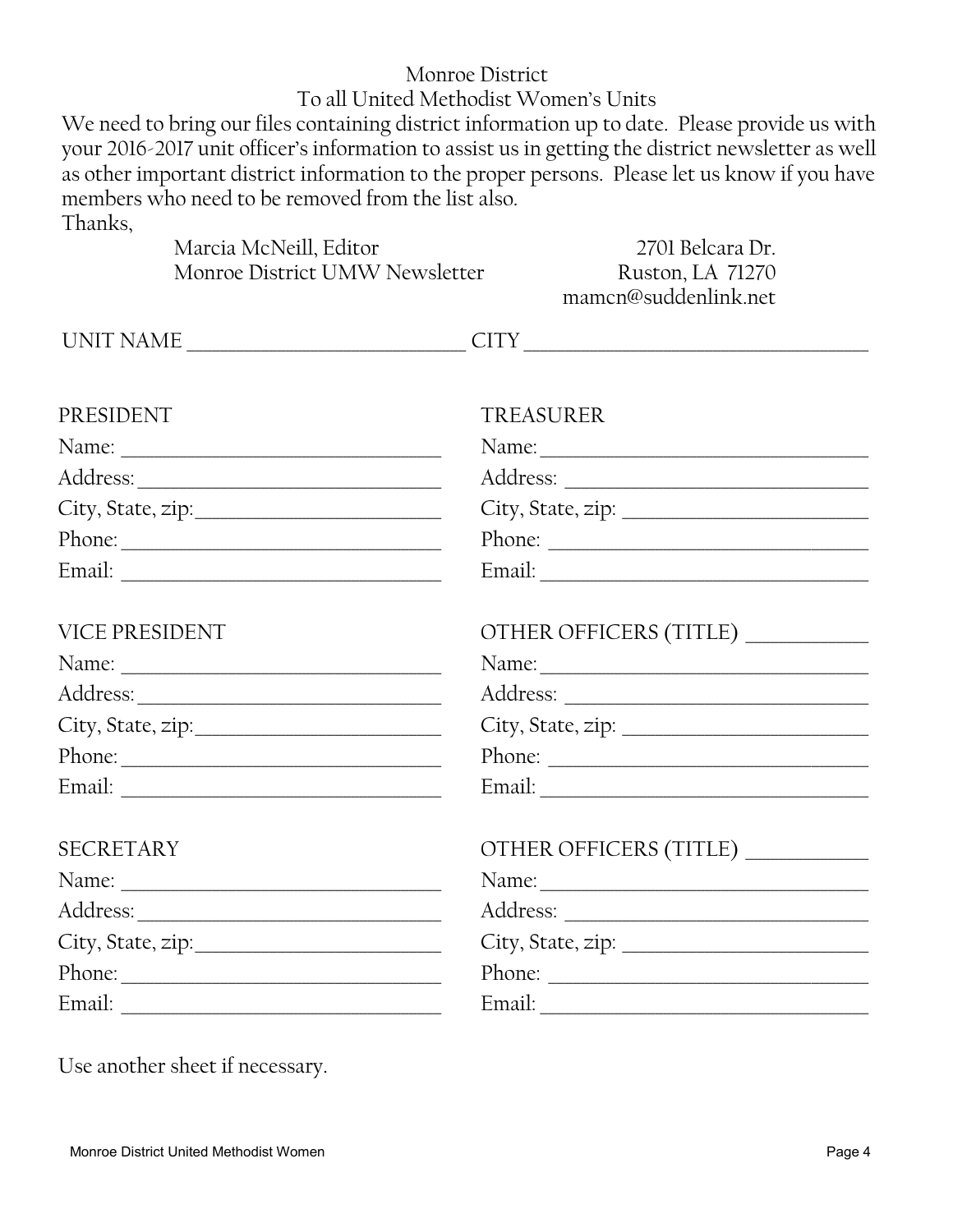## UMW CALENDAR 2016

## MONROE DISTRICT & LA CONFERENCE EVENTS

August 20 District Mini-Mission u

October 14-15 Conference Annual Meeting & Banquet District Elected Leadership Training (DELT) St. Matthew UMC, Metairie, LA

November 5 District Annual Meeting Local Elected Leadership Training (LELT) Epps United Methodist Church

> **Treasurer Report**: Due to District Treasurer — Feb. 15, May 15, Aug. 15, Nov. 15

Please mail your reports and checks to the District Treasurer. Nancy Wallace

wt52698@bellsouth.net

**Please make your checks payable to "Monroe District UMW," not to an individual or "treasurer" as many have done in the past. Your treasurer feels this is a more appropriate designated recipient for those funds.** 

**Send Address and Officer Changes**: To your Newsletter Editor as soon as they are available.

Marcia McNeill,

mamcn@suddenlink.net



# Program Resource Corner

The Resource Room will be available for Mini-Mission u. I am hoping that the Resource Center will be able to supply more items than were available for Mission u in July.

Come check out the resource room. Let me know if you have questions or concerns.

Ivy Strozier

**Thoughts from the editor…**

I request your help collecting the information that needs to be conveyed to our members. Please share any news that promotes our Mission Purpose and Goals. Information and accomplishments of our members is also worthy of sharing. Many of these ideas will be used in the column "In and Around the District."

If you have ideas for interesting articles that advance our purpose and goals, please share those also. The leadership team wants this to be your newsletter not just ours. If there is room we will try to get them all included.

If there are members of your unit that should be receiving our newsletter and do not yet, please let me know.

Marcia McNeill,

mamcn@suddenlink.net

Monroe District United Methodist Women Page 5